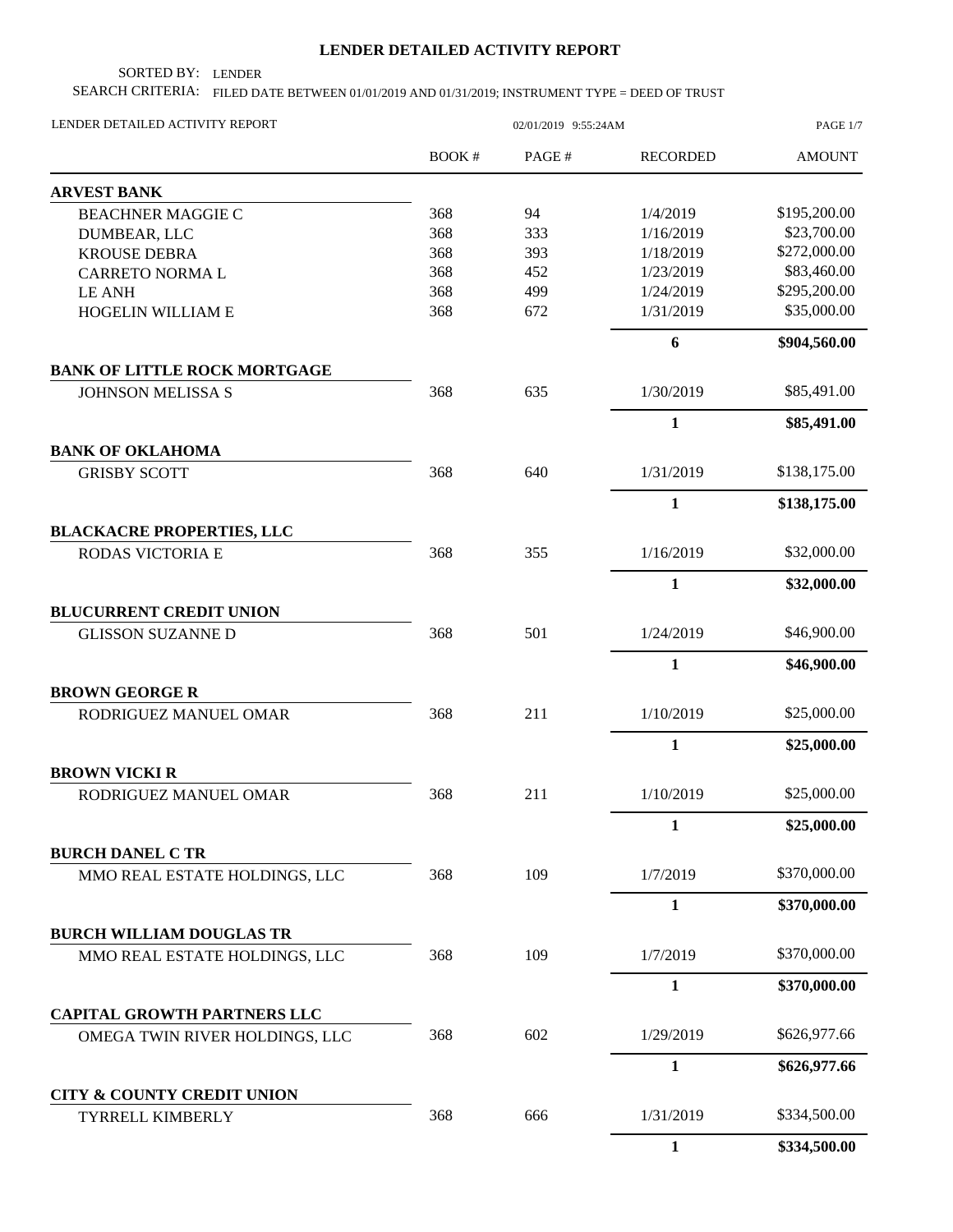| LENDER DETAILED ACTIVITY REPORT                        | 02/01/2019 9:55:24AM |       |                         | PAGE 2/7       |  |
|--------------------------------------------------------|----------------------|-------|-------------------------|----------------|--|
|                                                        | <b>BOOK#</b>         | PAGE# | <b>RECORDED</b>         | <b>AMOUNT</b>  |  |
| <b>COHU GARY TR</b>                                    |                      |       |                         |                |  |
| MOSER ENDEAVORS, LLC                                   | 368                  | 388   | 1/17/2019               | \$130,000.00   |  |
| MOSER ENDEAVORS, LLC                                   | 368                  | 617   | 1/30/2019               | \$23,000.00    |  |
|                                                        |                      |       | $\overline{2}$          | \$153,000.00   |  |
| <b>COMMUNITY BANK &amp; TRUST</b>                      |                      |       |                         |                |  |
| <b>GILLETT RENEE S</b>                                 | 368                  | 14    | 1/2/2019                | \$184,000.00   |  |
| <b>SWAFFORD JULIE A</b>                                | 368                  | 135   | 1/7/2019                | \$130,500.00   |  |
| <b>WILSON TARA E</b>                                   | 368                  | 136   | 1/7/2019                | \$30,000.00    |  |
| BELLE MAISON OF JOPLIN, LLC                            | 368                  | 200   | 1/9/2019                | \$66,600.00    |  |
| WOHLENHAUS HOLLY RENAE                                 | 368                  | 335   | 1/16/2019               | \$109,600.00   |  |
| STOUT JONATHAN                                         | 368                  | 543   | 1/25/2019               | \$90,000.00    |  |
| <b>MAHAFFEY VIOLET M</b>                               | 368                  | 629   | 1/30/2019               | \$45,000.00    |  |
|                                                        |                      |       | 7                       | \$655,700.00   |  |
| <b>COMMUNITY NATIONAL BANK</b><br><b>OSBORN JEANIE</b> | 368                  | 152   | 1/8/2019                | \$102,539.25   |  |
|                                                        |                      |       | $\mathbf{1}$            | \$102,539.25   |  |
| <b>DITECH FINANCIAL</b>                                |                      |       |                         |                |  |
| <b>TRACY AMY</b>                                       | 368                  | 88    | 1/4/2019                | \$188,800.00   |  |
| MOORE LEONA D                                          | 368                  | 285   | 1/14/2019               | \$61,100.00    |  |
|                                                        |                      |       |                         |                |  |
|                                                        |                      |       | $\overline{2}$          | \$249,900.00   |  |
| <b>EMMERT GARY C</b><br>MITCHELL JUSTON E              | 368                  | 449   | 1/22/2019               | \$199,000.00   |  |
|                                                        |                      |       | 1                       | \$199,000.00   |  |
| <b>EMMERT LINDA F</b>                                  |                      |       |                         |                |  |
| MITCHELL JUSTON E                                      | 368                  | 449   | 1/22/2019               | \$199,000.00   |  |
|                                                        |                      |       | $\mathbf{1}$            | \$199,000.00   |  |
| <b>FAIRWAY INDEPENDENT MORTGAGE</b>                    |                      |       |                         |                |  |
| <b>MATTHEWS VINCE C</b>                                | 368                  | 541   | 1/25/2019               | \$90,824.00    |  |
|                                                        |                      |       | 1                       | \$90,824.00    |  |
| <b>FCS FINANCIAL</b>                                   |                      |       |                         |                |  |
| <b>KUNKEL DIANA M</b>                                  | 368                  | 149   | 1/7/2019                | \$471,175.00   |  |
| <b>GELLER RICHARD DALE</b>                             | 368                  | 313   | 1/15/2019               | \$335,000.00   |  |
| THAO CHUE XIONG                                        | 368                  | 567   | 1/28/2019               | \$215,000.00   |  |
|                                                        |                      |       | $\overline{\mathbf{3}}$ | \$1,021,175.00 |  |
| <b>FINANCE OF AMERICAN REVERSE LLC</b>                 |                      |       |                         |                |  |
| <b>COLES FRANCES</b>                                   | 368                  | 330   | 1/15/2019               | \$184,500.00   |  |
|                                                        |                      |       | $\mathbf{1}$            | \$184,500.00   |  |
| <b>FIRST ARKANSAS FINANCIAL</b>                        |                      |       |                         |                |  |
| <b>SURRIDGE TRACIE J</b>                               | 368                  | 474   | 1/23/2019               | \$130,000.00   |  |
|                                                        |                      |       | 1                       | \$130,000.00   |  |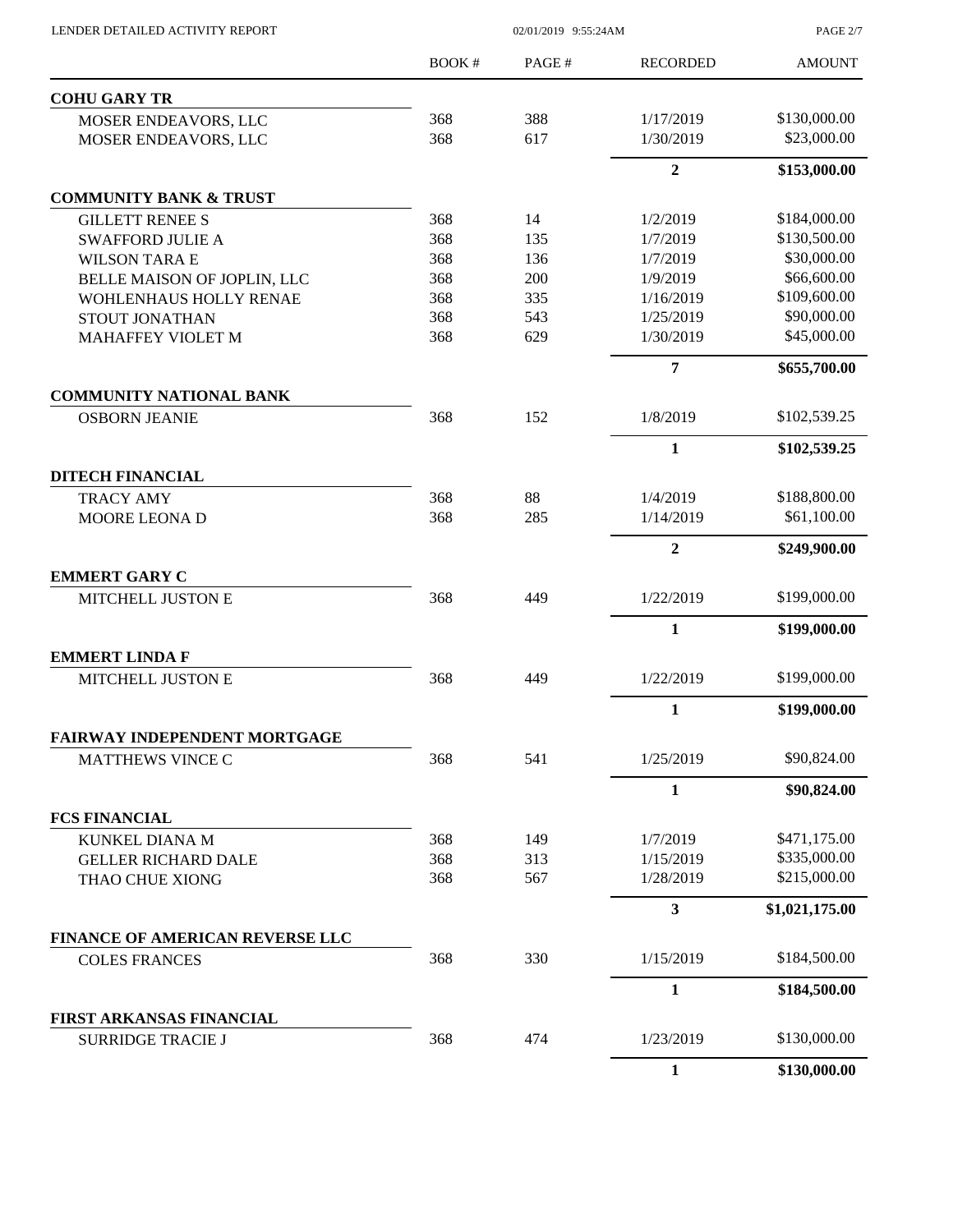02/01/2019 9:55:24AM

PAGE 3/7

|                                                            | <b>BOOK#</b> | PAGE# | <b>RECORDED</b> | <b>AMOUNT</b>  |
|------------------------------------------------------------|--------------|-------|-----------------|----------------|
| <b>FIRST COMMUNITY BANK</b>                                |              |       |                 |                |
| <b>SAGE JONATHAN TODD</b>                                  | 368          | 65    | 1/4/2019        | \$45,000.00    |
| <b>FIELDS JULIE</b>                                        | 368          | 170   | 1/8/2019        | \$185,000.00   |
| <b>GORHAM SAMUEL</b>                                       | 368          | 172   | 1/8/2019        | \$169,413.00   |
| LEE NKAUJNTSA LOVY                                         | 368          | 247   | 1/11/2019       | \$123,250.00   |
| <b>ELBERT DUSTY</b>                                        | 368          | 263   | 1/14/2019       | \$393,118.00   |
| MOSER ENDEAVORS, LLC                                       | 368          | 268   | 1/14/2019       | \$34,425.00    |
| RUSSELL CAROLYN M                                          | 368          | 316   | 1/15/2019       | \$121,125.00   |
| POWELL LAURALIE R                                          | 368          | 444   | 1/22/2019       | \$230,000.00   |
| <b>MILLIKIN MARTI R</b>                                    | 368          | 559   | 1/28/2019       | \$169,000.00   |
| <b>RILEY JILL R</b>                                        | 368          | 565   | 1/28/2019       | \$290,589.00   |
| <b>MAIN JOHN P</b>                                         | 368          | 571   | 1/28/2019       | \$103,000.00   |
|                                                            |              |       | 11              | \$1,863,920.00 |
| <b>FIRST TRUST HOME LOANS</b>                              |              |       |                 |                |
| <b>MIDDICK CORI</b>                                        | 368          | 583   | 1/29/2019       | \$88,201.00    |
|                                                            |              |       | $\mathbf{1}$    | \$88,201.00    |
| FLAT BRANCH MORTGAGE                                       |              |       |                 |                |
| <b>JACKSON REBECCA</b>                                     | 368          | 162   | 1/8/2019        | \$179,225.00   |
| <b>HALSTEAD NICHOLAS</b>                                   | 368          | 185   | 1/9/2019        | \$181,643.00   |
| <b>HERMANSON HOPE S</b>                                    | 368          | 187   | 1/9/2019        | \$177,503.00   |
| TRULUCK LEE W                                              | 368          | 189   | 1/9/2019        | \$199,182.00   |
| <b>BAKER THERESA KAY</b>                                   | 368          | 209   | 1/10/2019       | \$143,939.00   |
| <b>AUCH KHRISTI</b>                                        | 368          | 214   | 1/10/2019       | \$116,025.00   |
| <b>TARRANT MELANIE A</b>                                   | 368          | 240   | 1/11/2019       | \$133,045.00   |
| <b>SMITH NICOLE JEAN</b>                                   | 368          | 309   | 1/15/2019       | \$88,896.00    |
| <b>LOVE LAUREN M</b>                                       | 368          | 405   | 1/18/2019       | \$75,064.00    |
| WOODRUM NANCY E                                            | 368          | 496   | 1/24/2019       | \$114,400.00   |
| <b>BERG JOHNATHAN</b>                                      | 368          | 533   | 1/25/2019       | \$179,567.00   |
| <b>MATHEW GLENDA S</b>                                     | 368          | 552   | 1/28/2019       | \$105,300.00   |
| <b>KAPPEL DANIEL</b>                                       | 368          | 557   | 1/28/2019       | \$90,246.00    |
| <b>RICHMOND ROGER</b>                                      | 368          | 581   | 1/29/2019       | \$73,641.00    |
| <b>MILLER LEAH</b>                                         | 368          | 657   | 1/31/2019       | \$198,779.00   |
| <b>BRIDGES KALI</b>                                        | 368          | 659   | 1/31/2019       | \$195,673.00   |
| <b>CHAVEZ FRANCISCO J</b>                                  | 368          | 661   | 1/31/2019       | \$170,620.00   |
|                                                            |              |       | 17              | \$2,422,748.00 |
| <b>FREEDOM BANK OF SOUTHERN MISSOURI</b><br>HOLT R COLLEEN | 368          | 487   | 1/24/2019       | \$292,000.00   |
|                                                            |              |       | $\mathbf{1}$    | \$292,000.00   |
| <b>FRITCHEY MARY E</b>                                     |              |       |                 |                |
| PARMLEY ANGELA E                                           | 368          | 321   | 1/15/2019       | \$50,000.00    |
|                                                            |              |       | 1               | \$50,000.00    |
| <b>GATEWAY MORTGAGE GROUP</b>                              |              |       |                 |                |
| <b>BOONE JESSE A</b>                                       | 368          | 245   | 1/11/2019       | \$165,262.00   |
| <b>SHELLEY LINDA</b>                                       | 368          | 408   | 1/22/2019       | \$360,000.00   |
|                                                            |              |       | $\overline{2}$  | \$525,262.00   |
| <b>GERSHMAN MORTGAGE</b><br><b>LARKIN STEFANI RANAE</b>    | 368          | 300   | 1/15/2019       | \$55,050.00    |
|                                                            |              |       | $\mathbf{1}$    | \$55,050.00    |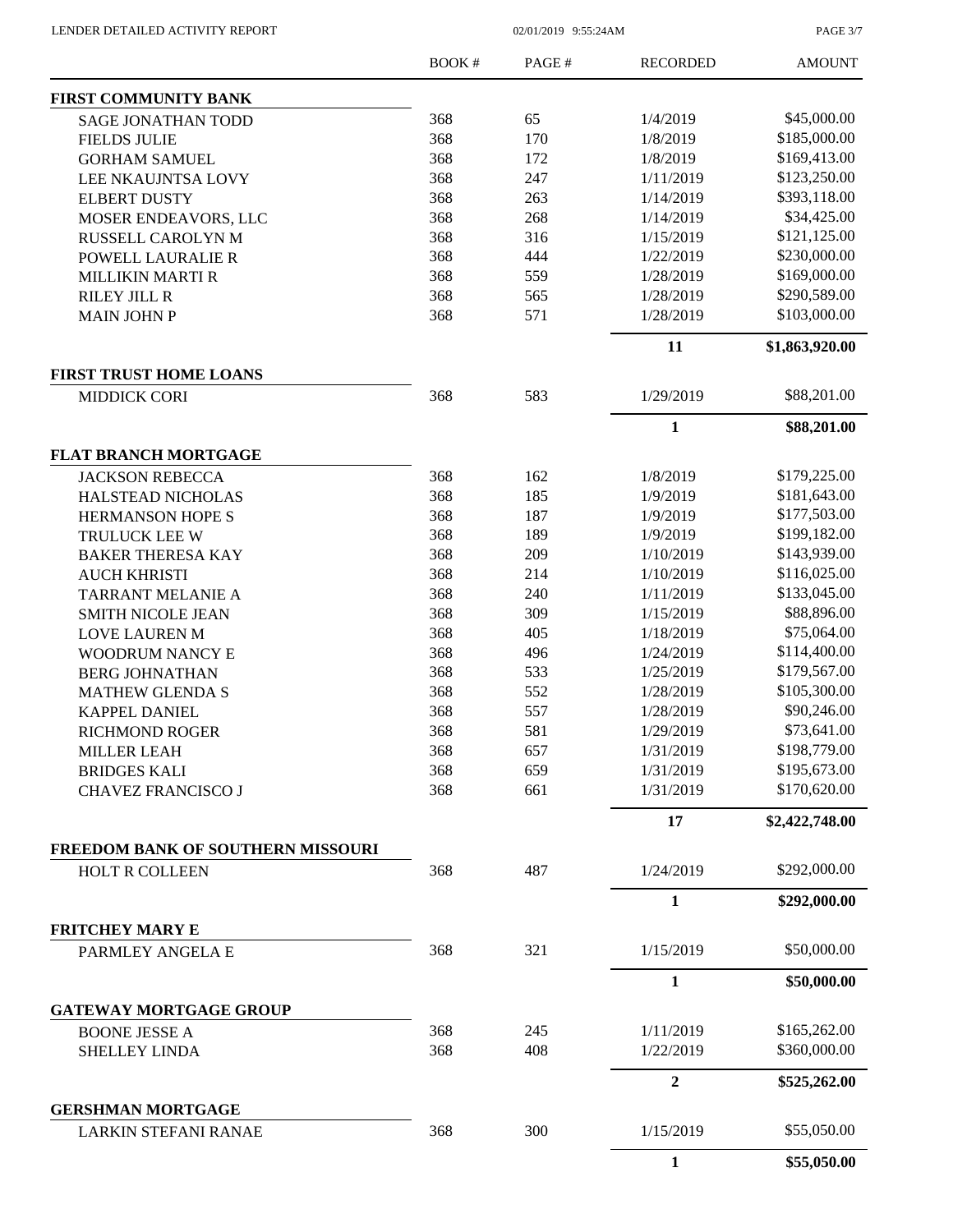| LENDER DETAILED ACTIVITY REPORT                  |                         | 02/01/2019 9:55:24AM |                  |               |
|--------------------------------------------------|-------------------------|----------------------|------------------|---------------|
|                                                  | BOOK#                   | PAGE#                | <b>RECORDED</b>  | <b>AMOUNT</b> |
| <b>GUARANTY BANK</b>                             |                         |                      |                  |               |
| <b>ROGERS ROSA</b>                               | 368                     | 374                  | 1/17/2019        | \$122,800.00  |
| WISEMAN PEGGY L                                  | 368                     | 621                  | 1/30/2019        | \$77,500.00   |
|                                                  |                         |                      | $\boldsymbol{2}$ | \$200,300.00  |
| HOMEWARD RESIDENTIAL INC                         |                         |                      |                  |               |
| ROACH JUDITH E                                   | 368                     | 626                  | 1/30/2019        | \$67,000.00   |
|                                                  |                         |                      | $\mathbf{1}$     | \$67,000.00   |
| HUBCO INVESTMENTS, LLC                           | 368                     | 638                  | 1/30/2019        | \$16,000.00   |
| <b>BRESEE AMBER</b>                              |                         |                      | 1                | \$16,000.00   |
| <b>JOPLIN METRO CREDIT UNION</b>                 |                         |                      |                  |               |
| <b>WALLACE JOHN R</b>                            | 368                     | 140                  | 1/7/2019         | \$100,000.00  |
|                                                  |                         |                      | $\mathbf{1}$     | \$100,000.00  |
| <b>KELLER MORTGAGE</b>                           |                         |                      |                  |               |
| <b>CLARK AVIS L</b>                              | 368                     | 414                  | 1/22/2019        | \$152,000.00  |
| <b>KILPATRICK DONALD C</b>                       |                         |                      | $\mathbf{1}$     | \$152,000.00  |
| <b>GEHLKEN LARRY D</b>                           | 368                     | 648                  | 1/31/2019        | \$10,000.00   |
|                                                  |                         |                      | 1                | \$10,000.00   |
| <b>LEDBETTER CARL E TR</b>                       |                         |                      |                  |               |
| <b>CARR TAMMY M</b>                              | 368                     | 493                  | 1/24/2019        | \$123,158.00  |
|                                                  |                         |                      | $\mathbf{1}$     | \$123,158.00  |
| <b>LENDINGHOME FUNDING CORPORATION</b>           |                         |                      |                  |               |
| TOUCHSTONE INVESTMENT GROUP LLC                  | 368                     | 130                  | 1/7/2019         | \$63,100.00   |
|                                                  |                         |                      | $\mathbf{1}$     | \$63,100.00   |
| <b>MID-MISSOURI BANK</b><br><b>STILLEY JARED</b> | 368<br>619<br>1/30/2019 |                      | \$75,245.00      |               |
|                                                  |                         |                      | $\mathbf{1}$     | \$75,245.00   |
| <b>MORTGAGE RESEARCH CENTER</b>                  |                         |                      |                  |               |
| <b>CASADY WESLEY</b>                             | 368                     | 438                  | 1/22/2019        | \$117,625.00  |
|                                                  |                         |                      | $\mathbf{1}$     | \$117,625.00  |
| <b>NEW DAY FINANCIAL</b>                         |                         |                      |                  |               |
| <b>ACKERSON DARLENE</b>                          | 368                     | 3                    | 1/2/2019         | \$102,000.00  |
|                                                  |                         |                      | $\mathbf{1}$     | \$102,000.00  |
| OKLAHOMA AGCREDIT, FLCA<br>PARMLEY ANGELA E      | 368                     | 320                  | 1/15/2019        | \$654,000.00  |
|                                                  |                         |                      | $\mathbf{1}$     | \$654,000.00  |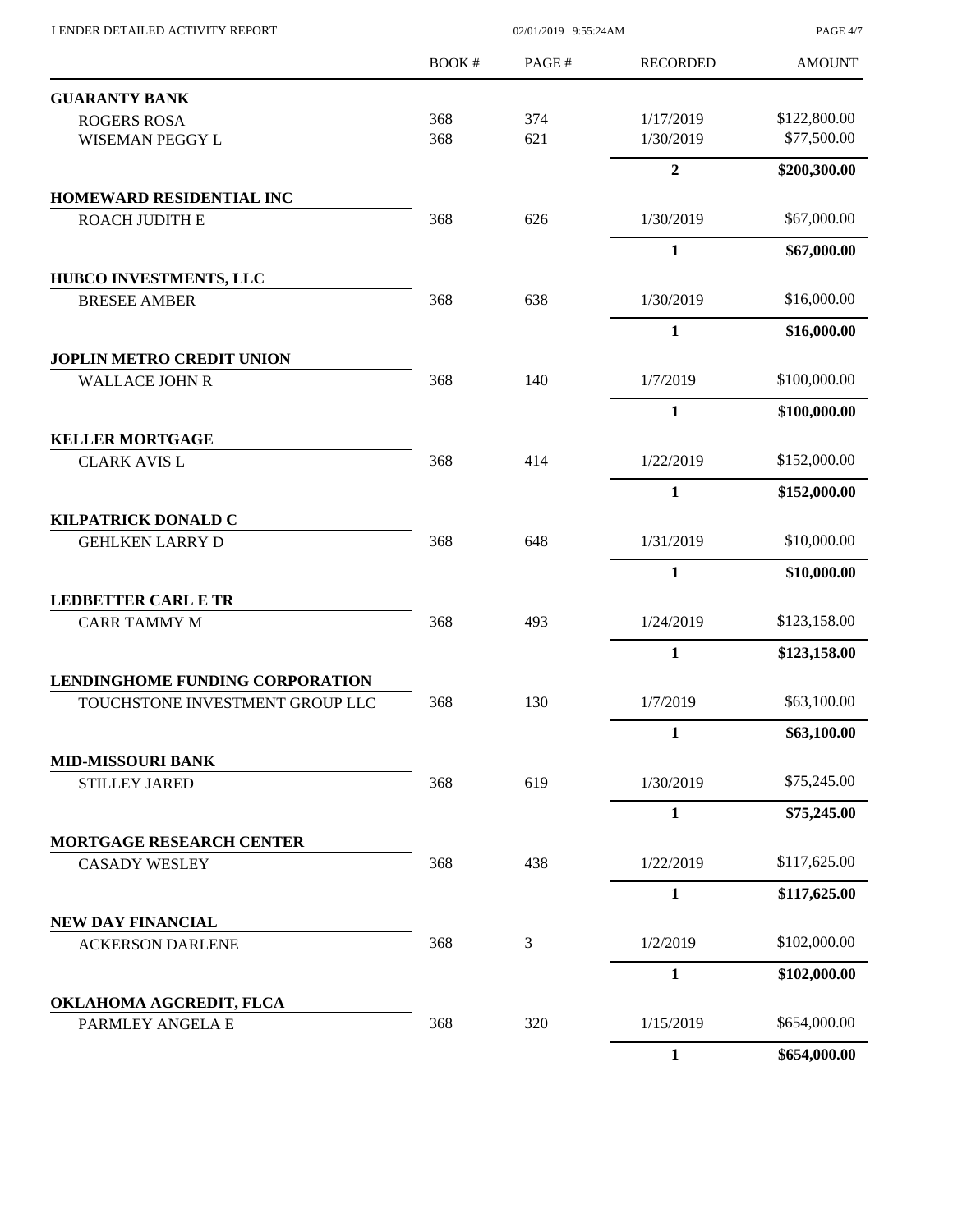02/01/2019 9:55:24AM

PAGE 5/7

|                                     | <b>BOOK#</b> | PAGE# | <b>RECORDED</b>         | <b>AMOUNT</b> |
|-------------------------------------|--------------|-------|-------------------------|---------------|
| <b>PEOPLES BANK</b>                 |              |       |                         |               |
| PERSE KELLY D                       | 368          | 181   | 1/9/2019                | \$20,000.00   |
| DOUBLE U RANCH, LLC                 | 368          | 261   | 1/14/2019               | \$19,000.00   |
| SD HOMES, LLC                       | 368          | 325   | 1/15/2019               | \$45,000.00   |
| MOLANDCO, INC                       | 368          | 402   | 1/18/2019               | \$257,500.00  |
| <b>DURBIN TAMRAK</b>                | 368          | 632   | 1/30/2019               | \$89,000.00   |
|                                     |              |       | 5                       | \$430,500.00  |
| <b>PINNACLE BANK</b>                |              |       |                         |               |
| <b>BEASLEY DEBRA J</b>              | 368          | 17    | 1/2/2019                | \$125,000.00  |
|                                     |              |       | $\mathbf{1}$            | \$125,000.00  |
| PREMIER HOME MORTGAGE               |              |       |                         |               |
| NEWTON VICKIE L                     | 368          | 505   | 1/24/2019               | \$130,240.00  |
|                                     |              |       | 1                       | \$130,240.00  |
| <b>QUICKEN LOANS</b>                |              |       |                         |               |
| <b>TODD CRYSTAL</b>                 | 368          | 5     | 1/2/2019                | \$99,170.00   |
| <b>BRINKER TERESSA</b>              | 368          | 323   | 1/15/2019               | \$70,760.00   |
| <b>BROOM GARY D</b>                 | 368          | 329   | 1/15/2019               | \$128,709.00  |
| <b>CROWDER DOROTHY E</b>            | 368          | 443   | 1/22/2019               | \$105,730.00  |
|                                     |              |       | $\overline{\mathbf{4}}$ | \$404,369.00  |
| <b>ROBERTS CONNIE</b>               |              |       |                         |               |
| PENNINGTON ELIZABETH                | 368          | 573   | 1/28/2019               | \$65,000.00   |
|                                     |              |       | $\mathbf{1}$            | \$65,000.00   |
| <b>ROBERTS LARRY</b>                |              |       |                         |               |
| PENNINGTON MICHAEL                  | 368          | 573   | 1/28/2019               | \$65,000.00   |
|                                     |              |       | $\mathbf{1}$            | \$65,000.00   |
| <b>SECRETARY OF HOUSING</b>         |              |       |                         |               |
| <b>COLES FRANCES</b>                | 368          | 331   | 1/15/2019               | \$184,500.00  |
|                                     |              |       | $\mathbf{1}$            | \$184,500.00  |
| SECURITY BANK OF SOUTHWEST MISSOURI |              |       |                         |               |
| <b>ALLEN JESSICA</b>                | 368          | 347   | 1/16/2019               | \$88,000.00   |
| <b>MILLER JAMIE</b>                 | 368          | 411   | 1/22/2019               | \$45,000.00   |
|                                     |              |       | $\boldsymbol{2}$        | \$133,000.00  |
| <b>SERVION, INC</b>                 |              |       |                         |               |
| <b>BLACKFORD BELLAREE</b>           | 368          | 655   | 1/31/2019               | \$46,000.00   |
|                                     |              |       | 1                       | \$46,000.00   |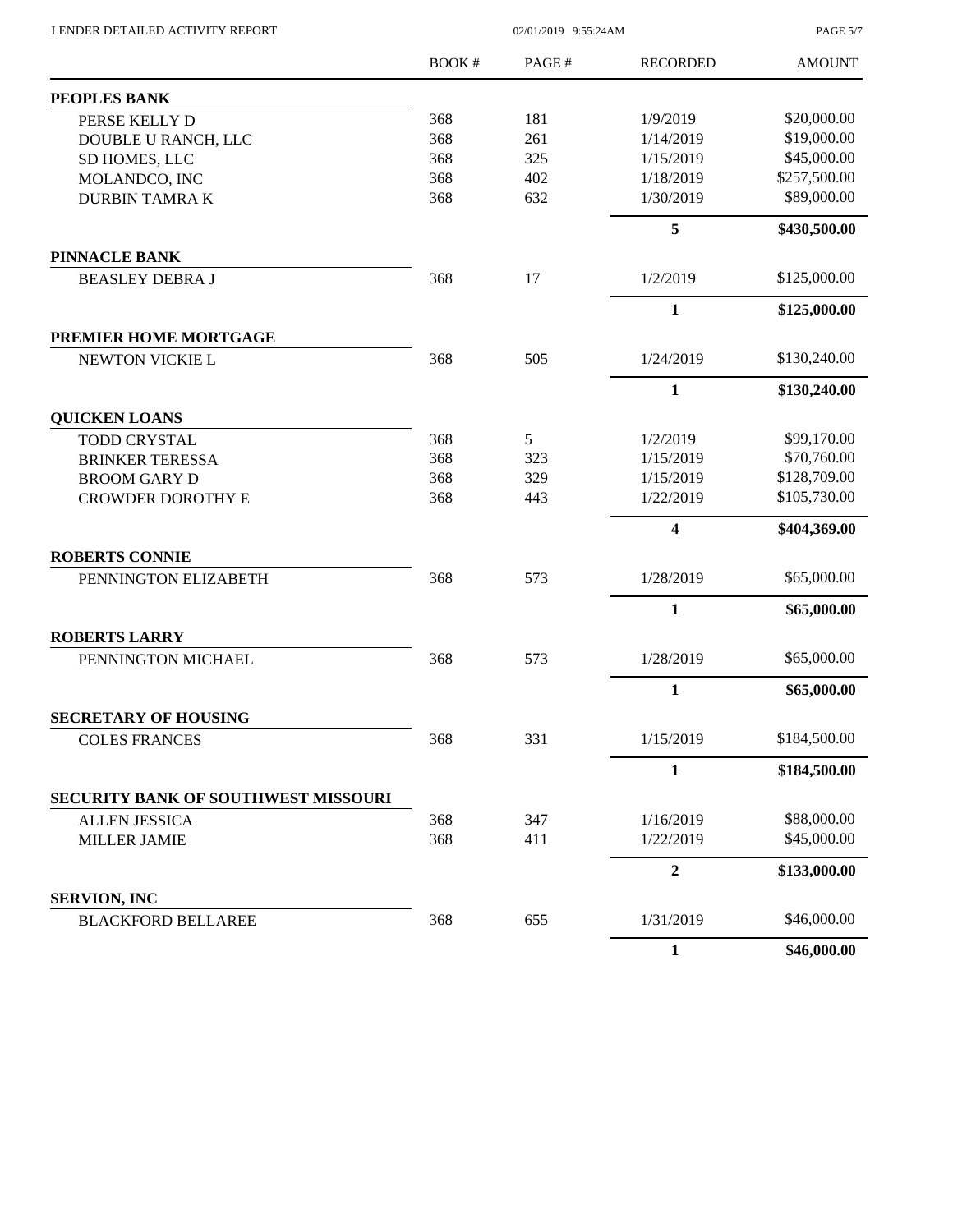PAGE 6/7

|                                                          | BOOK# | PAGE# | <b>RECORDED</b>  | <b>AMOUNT</b>  |
|----------------------------------------------------------|-------|-------|------------------|----------------|
| SOUTHWEST MISSOURI BANK                                  |       |       |                  |                |
| WESTON KRISTI K TR                                       | 368   | 11    | 1/2/2019         | \$160,000.00   |
| <b>TAYLOR MYSTI</b>                                      | 368   | 12    | 1/2/2019         | \$150,000.00   |
| <b>KELLY TRACEY</b>                                      | 368   | 90    | 1/4/2019         | \$33,000.00    |
| WELCHER HAROLD DEAN                                      | 368   | 91    | 1/4/2019         | \$15,000.00    |
| <b>BALES LORETTA G</b>                                   | 368   | 92    | 1/4/2019         | \$100,000.00   |
| <b>MASON ANA SAVALZA</b>                                 | 368   | 128   | 1/7/2019         | \$60,000.00    |
| STEWART CYNTHIA A                                        | 368   | 218   | 1/10/2019        | \$20,000.00    |
| <b>WATKINS CAROL J</b>                                   | 368   | 220   | 1/10/2019        | \$15,000.00    |
| <b>ALLEN MAGGIE</b>                                      | 368   | 221   | 1/10/2019        | \$75,000.00    |
| <b>CAGLE REBECCA L</b>                                   | 368   | 279   | 1/14/2019        | \$160,765.00   |
| MAYBEN MELINDA M                                         | 368   | 288   | 1/14/2019        | \$0.00         |
| SASSAFRAS ACRES, LLC                                     | 368   | 290   | 1/14/2019        | \$20,000.00    |
| <b>DORE SHARON</b>                                       | 368   | 314   | 1/15/2019        | \$16,000.00    |
| WOODWARD HAROLD D                                        | 368   | 472   | 1/23/2019        | \$80,000.00    |
| WOODWARD HAROLD D                                        | 368   | 473   | 1/23/2019        | \$0.00         |
| <b>ARNOLD DANIEL R</b>                                   | 368   | 513   | 1/24/2019        | \$46,000.00    |
| <b>GOEPFERT MARIAN</b>                                   | 368   | 520   | 1/25/2019        | \$86,000.00    |
| <b>ROBERSON MARY ANN</b>                                 | 368   | 521   | 1/25/2019        | \$25,000.00    |
| <b>ENDICOTT JILL A</b>                                   | 368   | 522   | 1/25/2019        | \$180,000.00   |
| <b>VANCE HEATHER</b>                                     | 368   | 523   | 1/25/2019        | \$20,000.00    |
|                                                          |       |       | 20               | \$1,261,765.00 |
| ST CLAIR COUNTY STATE BANK                               |       |       |                  |                |
| <b>BENNETT BEVERLY</b>                                   | 368   | 607   | 1/29/2019        | \$77,860.00    |
|                                                          |       |       | $\mathbf{1}$     | \$77,860.00    |
| <b>STONEFIELD, INC</b><br>OMEGA TWIN RIVER HOLDINGS, LLC | 368   | 257   | 1/14/2019        | \$1,000,000.00 |
|                                                          |       |       | $\mathbf{1}$     |                |
| THE CORNERSTONE BANK                                     |       |       |                  | \$1,000,000.00 |
| PATRICK JESSICA E                                        | 368   | 118   | 1/7/2019         | \$30,000.00    |
|                                                          |       |       | $\mathbf{1}$     | \$30,000.00    |
| <b>USBANK</b>                                            |       |       |                  |                |
| <b>WILLIAMS BILLY</b>                                    | 368   | 18    | 1/2/2019         | \$38,810.00    |
| <b>BLANKEN DARRELL L</b>                                 | 368   | 150   | 1/8/2019         | \$102,640.00   |
| PRINCE KIMBERLY ANN                                      | 368   | 191   | 1/9/2019         | \$25,000.00    |
| FORD LEANNE WELCH                                        | 368   | 253   | 1/14/2019        | \$500,000.00   |
| VITOR MAURO LUIZ ALVES                                   | 368   | 625   | 1/30/2019        | \$191,958.00   |
|                                                          |       |       | 5                | \$858,408.00   |
| <b>USAA FEDERAL SAVINGS BANK</b>                         |       |       |                  |                |
| <b>HUGHES RYAN</b>                                       | 368   | 256   | 1/14/2019        | \$230,000.00   |
|                                                          |       |       | $\mathbf{1}$     | \$230,000.00   |
| <b>VANDERBILT MORTGAGE</b>                               |       |       |                  |                |
| <b>RISER PAMELA</b>                                      | 368   | 395   | 1/18/2019        | \$104,485.39   |
| DAUGHERTY MAKENZIE ANITA                                 | 368   | 525   | 1/25/2019        | \$103,497.78   |
|                                                          |       |       | $\boldsymbol{2}$ | \$207,983.17   |
| W P INVESTMENTS, LLC                                     |       |       |                  |                |
| <b>WORKMAN KASIE D</b>                                   | 368   | 63    | 1/4/2019         | \$200,000.00   |
|                                                          |       |       | $\mathbf{1}$     | \$200,000.00   |